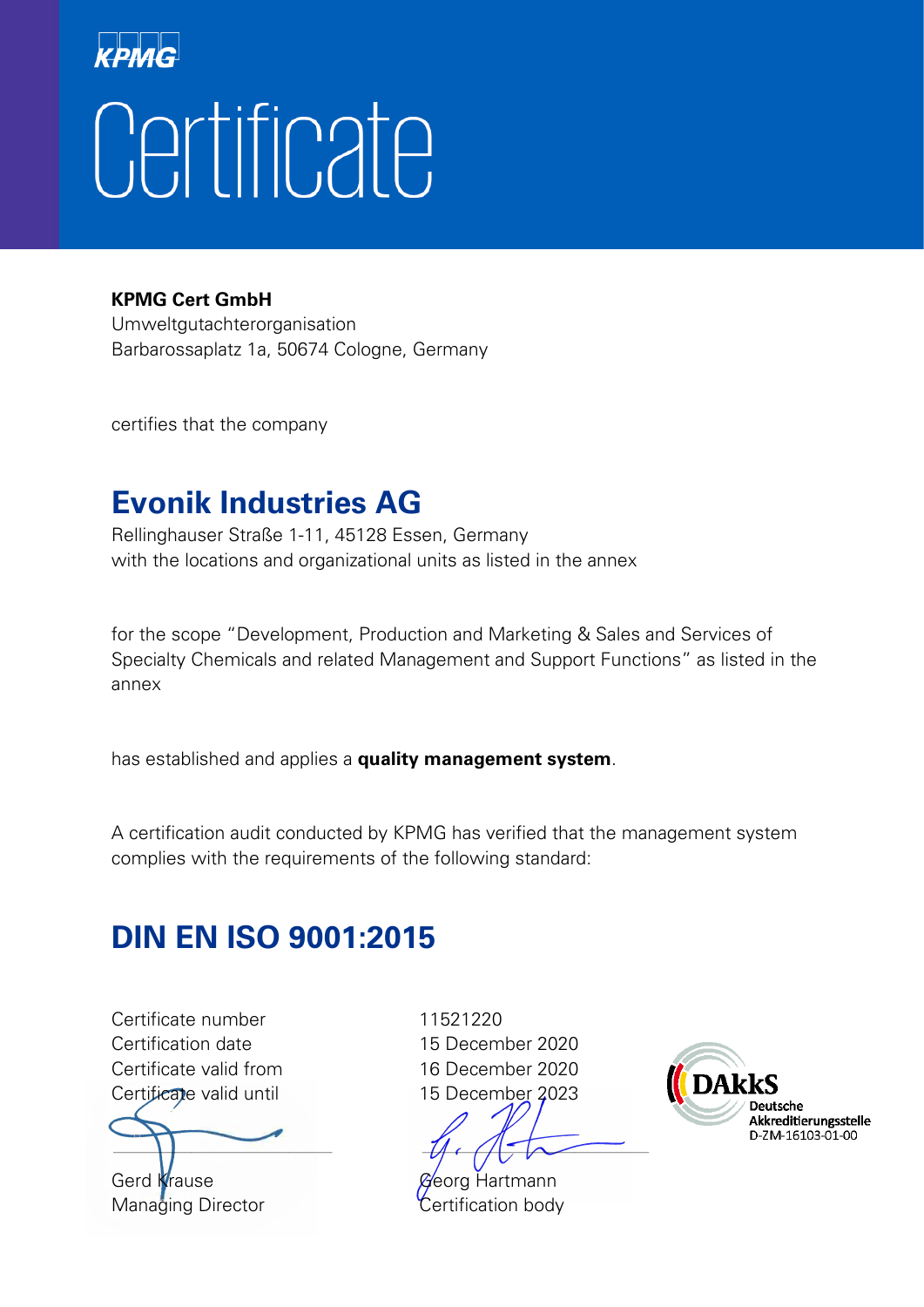| <b>Country</b> | <b>Legal Entity</b>                                        | <b>Site</b>                              | <b>Address</b>                                                                                                                         |
|----------------|------------------------------------------------------------|------------------------------------------|----------------------------------------------------------------------------------------------------------------------------------------|
| Argentina      | Evonik Metilatos<br>S.A.                                   | Rosario (Puerto<br>General S.<br>Martín) | Combate Punta Quebracho S/N.<br>Puerto General San Martin                                                                              |
| Austria        | Evonik Fibres GmbH                                         | Lenzing/<br>Schörfling                   | Werkstraße 3,<br>4860 Lenzing                                                                                                          |
|                | Evonik Fibres GmbH                                         | Lenzing /<br>Schörfling                  | Gewerbepark 4,<br>4861 Schörfling                                                                                                      |
|                | Evonik Peroxid<br>GmbH                                     | Weißenstein                              | Industriestraße 1,<br>9721 Weißenstein                                                                                                 |
| <b>Belgium</b> | Evonik Antwerpen<br>N.V.<br>Evonik Oxeno<br>Antwerpen N.V. | Antwerpen                                | Tijsmanstunnel West,<br>2040 Antwerpen                                                                                                 |
|                | Evonik Brasil Ltda.                                        | Americana                                | Rua Florindo Cibin 7000,<br>13470-437 Americana - SP                                                                                   |
|                | Evonik Brasil Ltda.                                        | Barra do Riacho                          | Av. Luiz Cariacica dos Santos,<br>910, Barra do Riacho,<br>29197-910 Aracruz - ES                                                      |
|                | Evonik Brasil Ltda.                                        | Castro                                   | Rodovia PR 090, Km 115,<br>84174-150 - Castro - PR                                                                                     |
| <b>Brazil</b>  | Evonik Brasil Ltda.                                        | Guarulhos                                | Av. Justino de Maio, 365,<br>$07222 - 000 -$ Guarulhos - SP                                                                            |
|                | Evonik Brasil Ltda.                                        | Sao Paulo                                | Rua Arquiteto Olavo Redig de<br>Campos, 105, Torre A 13 e 14<br>andar 04711-904 - São Paulo -<br>SP, (Sales of Specialty<br>Chemicals) |
| Canada         | Evonik Canada Inc.                                         | Gibbons                                  | Highway 643 East, Gibbons,<br>Alberta TOA 1NO                                                                                          |
|                | Evonik Canada Inc.                                         | Maitland                                 | 1380 County Road #2, Maitland<br>ON KOE 1PO                                                                                            |
| China          | <b>Evonik Specialty</b><br>Chemicals (Jilin) Co.,<br>Ltd.  | Jilin                                    | No. 117 Hanjiang Rd, Longtan<br>District, 132021 Jilin                                                                                 |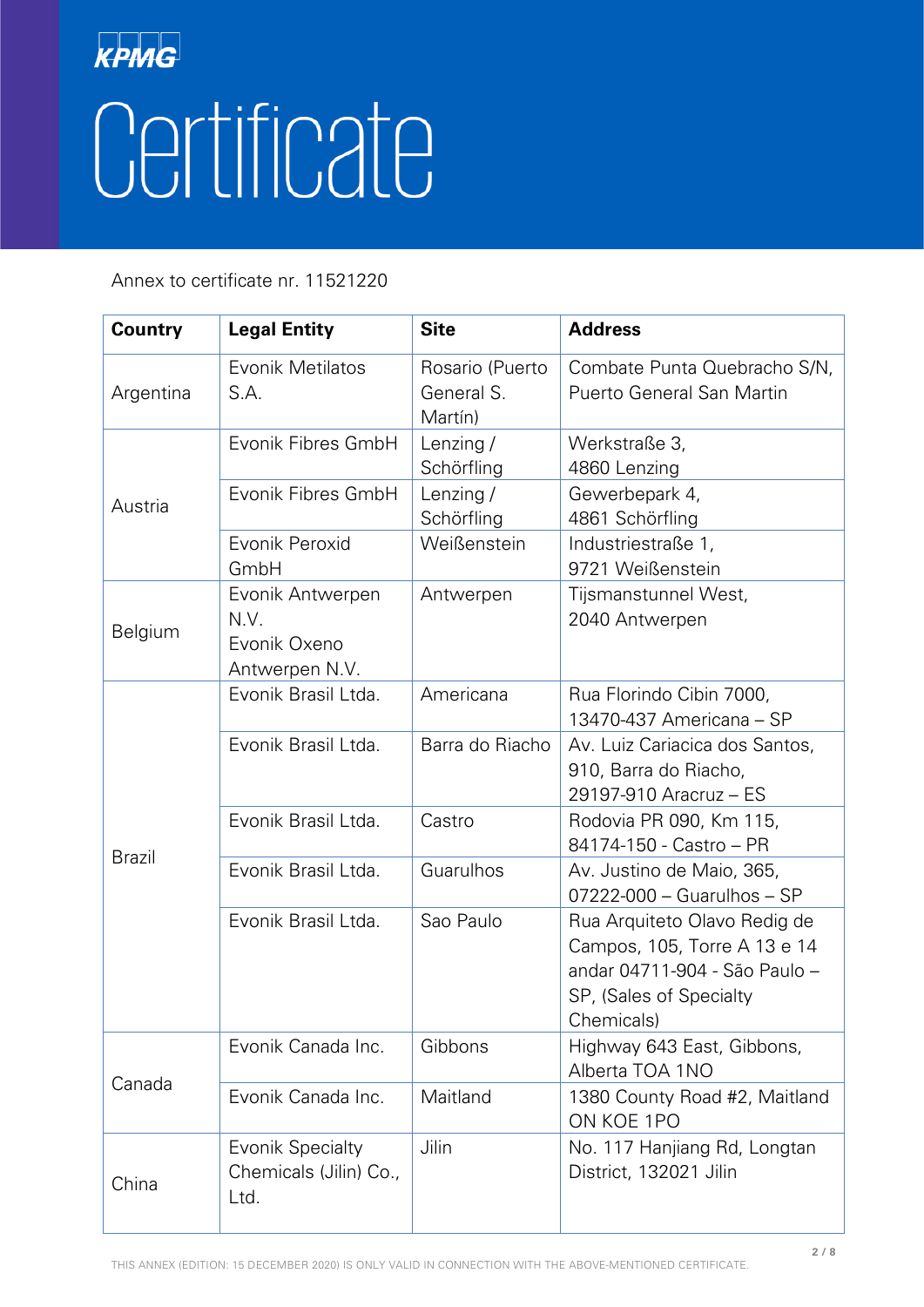| <b>Country</b> | <b>Legal Entity</b>                                                                                                       | <b>Site</b>       | <b>Address</b>                                                          |
|----------------|---------------------------------------------------------------------------------------------------------------------------|-------------------|-------------------------------------------------------------------------|
| China          | Evonik Rexim<br>(Nanning)<br>Pharmaceutical Co.,<br>Ltd.                                                                  | Nanning           | No. 10 Wenjiang Road,<br>Wuming, Nanning, Guangxi                       |
|                | Evonik Lanxing<br>(Rizhao) Chemical<br>Industrial Co Ltd.                                                                 | Rizhao            | No. 588 Yu Quan Er Road,<br>276808 Rizhao, Shandong                     |
|                | <b>Evonik Specialty</b><br>Chemicals<br>(Shanghai) Co., Ltd.<br>Evonik (Shanghai)<br>Investment<br>Management Co.,<br>Ltd | Shanghai          | 55 & 68 Chundong Road,<br>Minhang, 201108 Shanghai                      |
|                | <b>Evonik Specialty</b><br>Chemicals<br>(Shanghai) Co., Ltd.                                                              | Shanghai          | Ltd; No. 68 Lianhe Road<br>Chemical Industry, Park,<br>201507, Shanghai |
|                | Evonik Rexim S.A.S.                                                                                                       | Ham               | 33, Rue de Verdun,<br>80400 Ham                                         |
| France         | Evonik Oil Additives<br>S.A.S.                                                                                            | Lauterbourg       | Port du Rhin,<br>67630 Lauterbourg                                      |
|                | Evonik Advanced<br>Botanicals S.A.S.                                                                                      | Parcay Meslay     | 220 rue Henri Potez,<br>37210 Parçay-Meslay                             |
|                | Evonik Aerosil<br>France S.A.R.L.                                                                                         | Roussillon        | Rue Gaston Monmousseau,<br>38150 Roussillon                             |
| Germany        | <b>Evonik Operartions</b><br>GmbH                                                                                         | <b>Bitterfeld</b> | Straße am Landgraben 8,<br>06749 Bitterfeld                             |
|                | <b>Evonik Operations</b><br>GmbH                                                                                          | Bonn-Beuel        | Siegburger Straße 7,<br>53229 Bonn-Beuel                                |
|                | Evonik Operations<br>GmbH                                                                                                 | Dossenheim        | Gutenbergstraße 2,<br>69221 Dossenheim                                  |
|                | <b>Evonik Operations</b><br>GmbH;<br>Evonik Logistics<br>Services GmbH                                                    | Darmstadt         | Kirschenallee,<br>64293 Darmstadt                                       |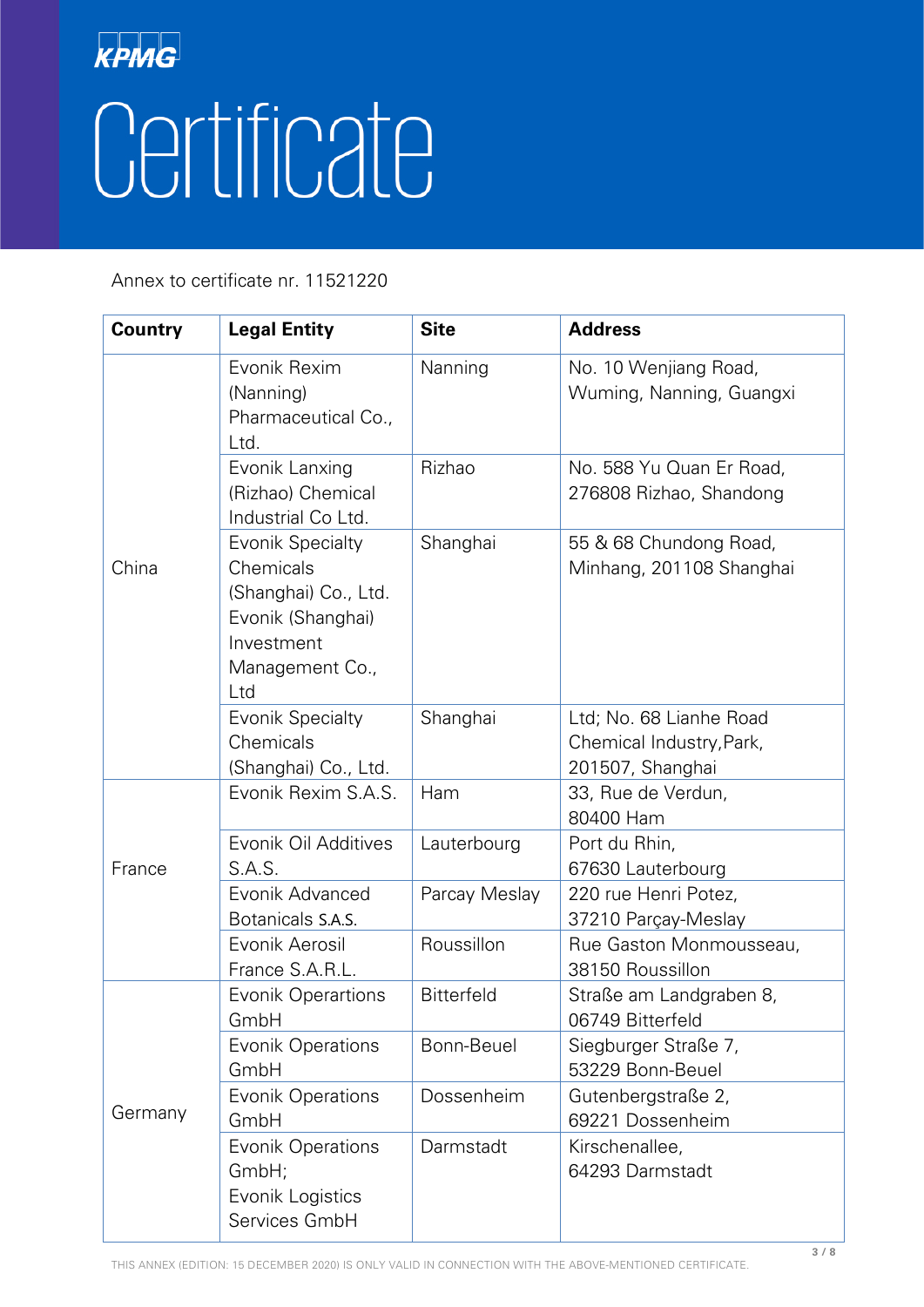| <b>Country</b> | <b>Legal Entity</b>                                                                               | <b>Site</b>     | <b>Address</b>                                  |
|----------------|---------------------------------------------------------------------------------------------------|-----------------|-------------------------------------------------|
|                | <b>Evonik Operations</b><br>GmbH                                                                  | Duisburg        | Buschstraße 95,<br>47166 Duisburg               |
|                | Evonik Operations<br>GmbH;<br>Evonik Logistics<br>Services GmbH                                   | Essen           | Goldschmidtstraße 100,<br>45127 Essen           |
|                | Evonik Industries<br>AG;<br><b>Evonik Operations</b><br>GmbH                                      | Essen           | Rellinghauser Strasse 1-11,<br>45128 Essen      |
|                | <b>Evonik Operations</b><br>GmbH                                                                  | Geesthacht      | Charlottenburger Straße 9,<br>21502 Geesthacht  |
|                | Evonik Dr.<br>Straetmans GmbH<br>(Development and<br>Marketing & Sales of<br>Specialty Chemicals) | Hamburg         | Merkurring 90,<br>22143 Hamburg                 |
| Germany        | <b>Evonik Operations</b><br>GmbH                                                                  | Halle/Westfalen | Kantstraße 2,<br>33790 Halle/Westfalen          |
|                | Evonik Operations<br>GmbH;<br>Evonik Logistics<br>Services GmbH                                   | Hanau           | Rodenbacher Chaussee 4,<br>63457 Hanau-Wolfgang |
|                | Evonik Operations<br>GmbH;<br>Evonik Logistics<br>Services GmbH                                   | Herne           | Herzogstraße 28,<br>44651 Herne                 |
|                | <b>Evonik Operations</b><br>GmbH;<br>Evonik Logistics<br>Services GmbH                            | Krefeld         | Bäkerpfad 25,<br>47805 Krefeld                  |
|                | <b>Evonik Operations</b><br>GmbH                                                                  | Leverkusen      | CHEMPARK Leverkusen,<br>51368 Leverkusen        |
|                | Evonik Industries AG<br>(Support Function)                                                        | Marl            | Victoriastraße 43,<br>45772 Marl                |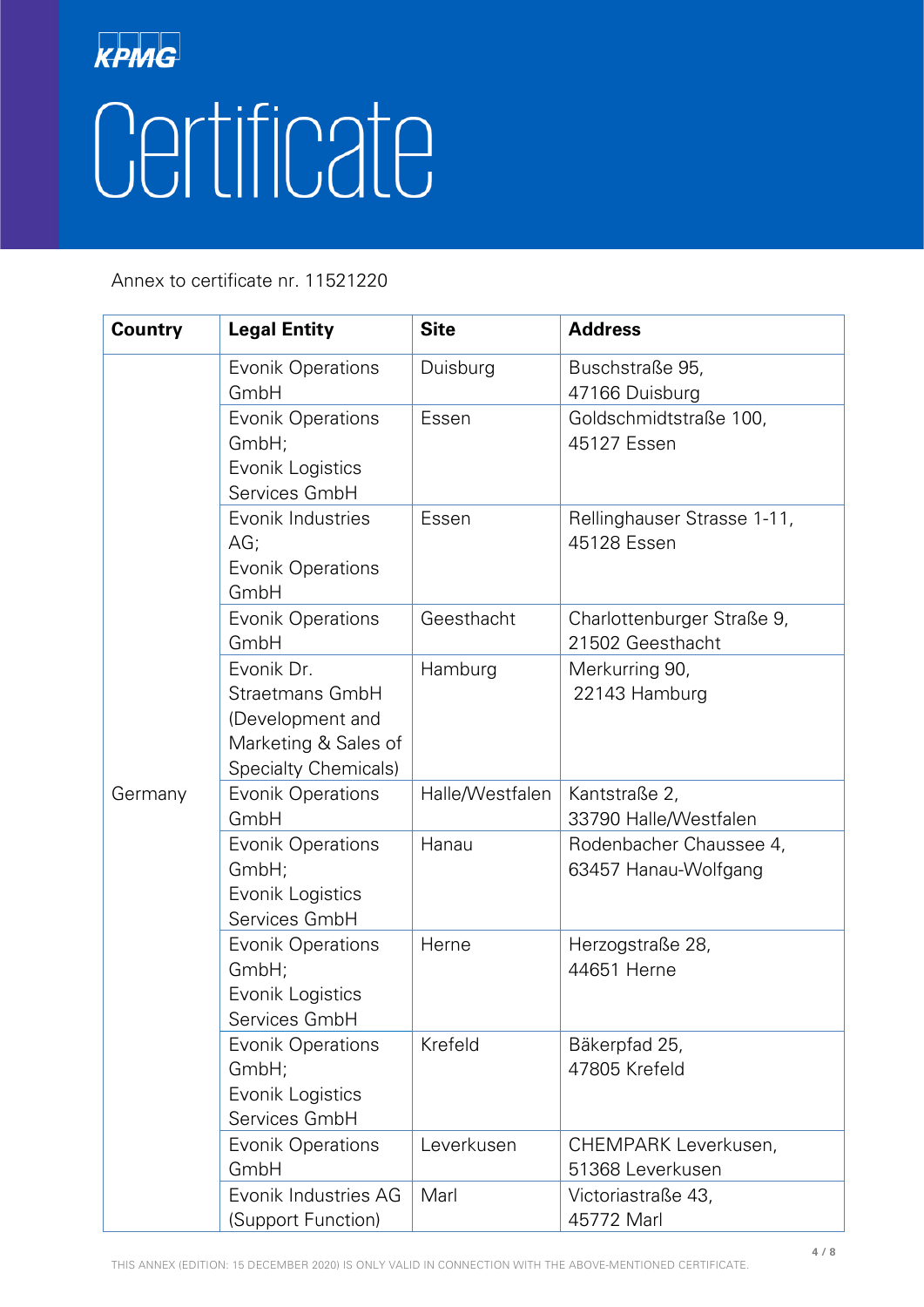| <b>Country</b> | <b>Legal Entity</b>                                                                                                   | <b>Site</b>               | <b>Address</b>                                                                           |
|----------------|-----------------------------------------------------------------------------------------------------------------------|---------------------------|------------------------------------------------------------------------------------------|
|                | <b>Evonik Operations</b><br>GmbH;<br>Evonik Logistics<br>Services GmbH;<br>Evonik Creavis<br>GmbH                     | Marl                      | Chemiepark Paul-Baumann-<br>Straße 1,<br>45772 Marl                                      |
|                | <b>Evonik Operations</b><br>GmbH;<br>Evonik Logistics<br>Services GmbH;<br><b>Evonik Functional</b><br>Solutions GmbH | Niederkassel-<br>Lülsdorf | Feldmühlestraße 3,<br>53859 Niederkassel                                                 |
|                | <b>Evonik Operations</b><br>GmbH                                                                                      | Obernburg                 | Glanzstoffstr.,<br>63784 Obernburg                                                       |
|                | Evonik Operations<br>GmbH                                                                                             | Rheinmünster              | Industriestraße 1,<br>77836 Rheinmünster                                                 |
| Germany        | <b>Evonik Operations</b><br>GmbH;<br>Evonik Logistics<br>Services GmbH                                                | Rheinfelden               | Untere Kanalstraße 3,<br>79618 Rheinfelden                                               |
|                | Evonik Treibacher<br>Persalze GmbH                                                                                    | Rheinfelden               | Untere Kanalstraße 3,<br>79618 Rheinfelden, (Production<br>and distribution of Persalts) |
|                | <b>Evonik Operations</b><br>GmbH;<br>Evonik Logistics<br>Services GmbH                                                | Steinau                   | Max-Wolf-Straße 7,<br>36396 Steinau an der Straße                                        |
|                | <b>Evonik Operations</b><br>GmbH;<br>Evonik Logistics<br>Services GmbH                                                | Weiterstadt               | Riedbahnstraße 70,<br>64331 Weiterstadt                                                  |
|                | Evonik Operations<br>GmbH;<br>Evonik Logistics<br>Services GmbH                                                       | Wesseling                 | Brühler Straße 2,<br>50389 Wesseling                                                     |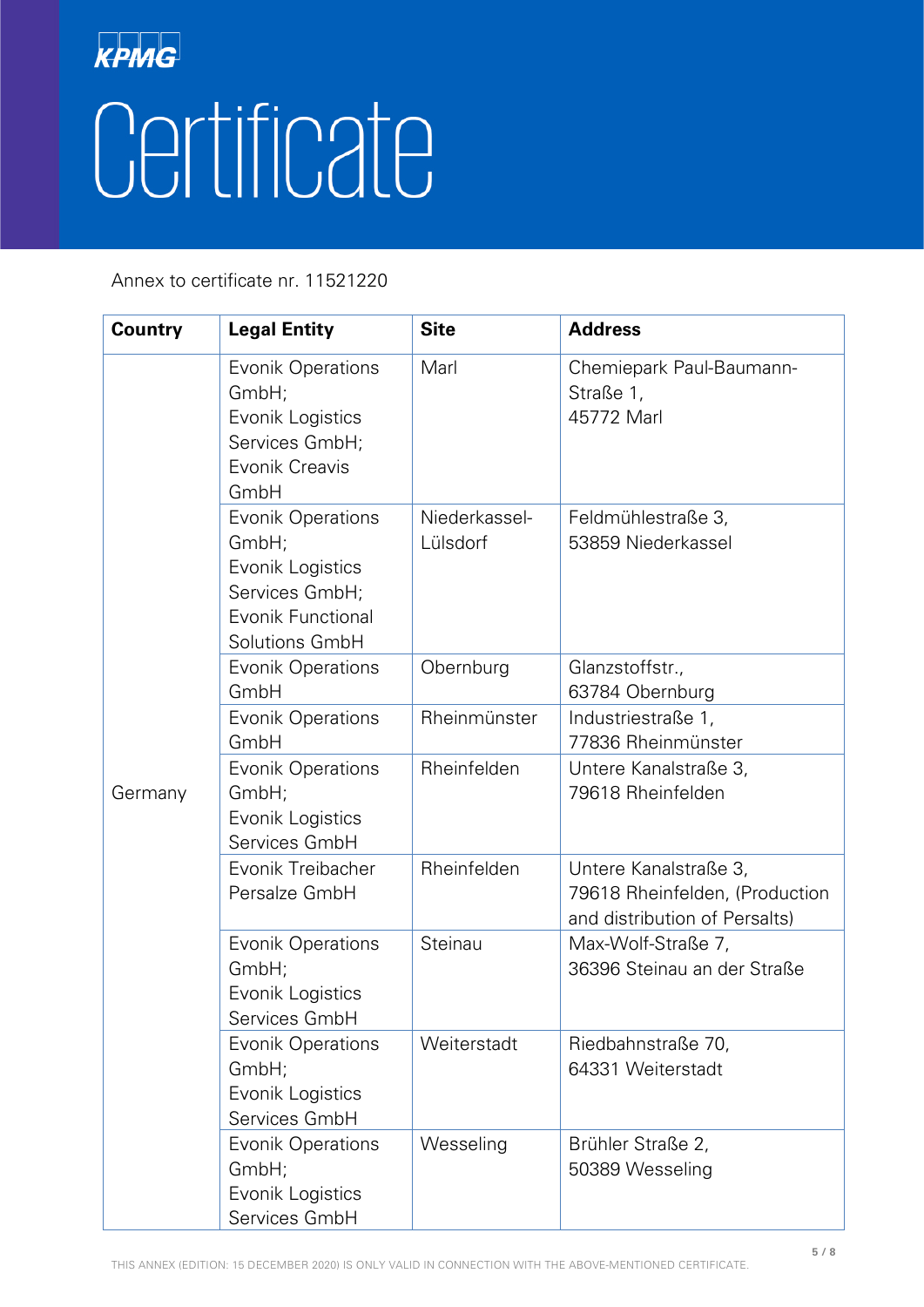| <b>Country</b>          | <b>Legal Entity</b>                                                    | <b>Site</b>   | <b>Address</b>                                                                    |
|-------------------------|------------------------------------------------------------------------|---------------|-----------------------------------------------------------------------------------|
| Germany                 | <b>Evonik Operations</b><br>GmbH;<br>Evonik Logistics<br>Services GmbH | Witten        | Arthur-Imhausen-Straße 92,<br>58453 Witten                                        |
|                         | <b>Evonik Operations</b><br>GmbH                                       | Wittenburg    | Rudolf-Diesel-Straße 3,<br>19243 Wittenburg                                       |
| Great<br><b>Britain</b> | Evonik Goldschmidt<br>UK Ltd                                           | Milton Keynes | Chippenham Drive, Milton<br>Keynes, Bucks, MK10 0AF                               |
| Indonesia               | PT Evonik Sumi Asih                                                    | Bekasi Timur  | Jl. Cempaka Km. 38 - Jatimulya,<br>Tambun, Bekasi Timur - 17510                   |
|                         | PT. Evonik Indonesia                                                   | Bekasi        | Jl. Jababeka V, Blok H2<br>Kawasan Industri Jababeka I,<br>Cikarang, Bekasi 17530 |
| Italy                   | Evonik Italia S.r.I                                                    | Pandino       | Via Falconera 7, 26025 Pandino                                                    |
| Republic of<br>Korea    | <b>SKC Evonik Peroxide</b><br>Korea Co., Ltd.                          | Ulsan         | 482-3, Sanggae-Dong, Nam-Ku,<br>Ulsan, 680-180                                    |
| Netherlands             | Evonik Peroxide<br>Netherlands b.v.                                    | Delfzijl      | Oosterhorn 14,<br>9936 HD / Delfzijl                                              |
| <b>New</b><br>Zealand   | Evonik Peroxide Ltd.                                                   | Morrinsville  | 276 Morrinsville-Walton Rd,<br>Morrinsville 3340,                                 |
| Singapore               | Evonik Oil Additives<br>Asia Pacific Pte. Ltd.                         | Jurong Island | No. 1C Sakra Avenue, Jurong<br>Island, Singapore 627748                           |
|                         | Evonik Methionine<br>(SEA) Pte. Ltd.                                   | Jurong Island | 101 Banyan Avenue, Jurong<br>Island, Singapore 627722                             |
| Slovakia                | Evonik Fermas s.r.o.                                                   | Slovenská     | 97613 Slovenská Ľupča 938                                                         |
| Spain                   | Evonik España y<br>Portugal, S.A.                                      | Granollers    | Avinguda Sant Juliá, 156-166, E-<br>08403 Granollers                              |
|                         | Evonik España y<br>Portugal S.A.U.                                     | Onzonilla     | Poligono Industrial de León, C/2<br>Parcela G32. 24231 Onzonilla<br>(León)        |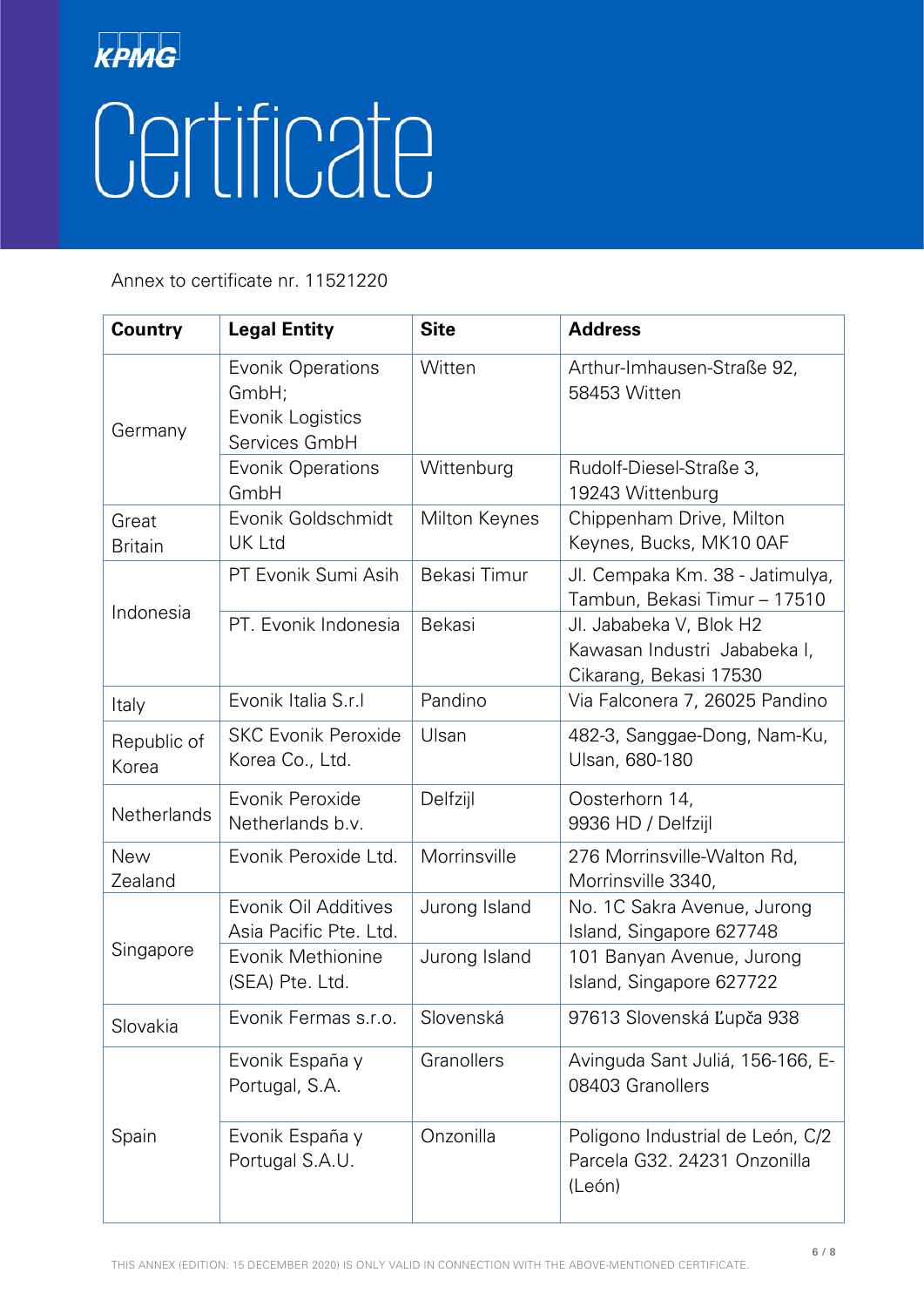| <b>Country</b>                 | <b>Legal Entity</b>                            | <b>Site</b>            | <b>Address</b>                                                                                             |
|--------------------------------|------------------------------------------------|------------------------|------------------------------------------------------------------------------------------------------------|
| Spain                          | Evonik Silquimica,<br>S.A.U.                   | Zubillaga-<br>Lantarón | Ctra. Miranda De Ebro-<br>Puentelarrá Km5, 01213<br>Zubillaga-Lantarón (Alava)                             |
|                                | <b>PEROXYCHEM</b><br>Spain S.L.U,              | Zaragoza               | Calle Afueras, 0 S/N, 50784 La<br>Zaida, Zaragoza                                                          |
| South<br>Africa                | Evonik Peroxide<br>Africa (Pty) Ltd.           | Umbogintwini           | Umbogintwini Industrial<br>Complex, P.O. Box 105,<br>Umbogintwini 4120                                     |
| Taiwan                         | Evonik Taiwan Ltd.                             | Taipei                 | 9F, No. 133, Sec. 3, Ming<br>Sheng E. Rd., Taipei 10596,<br>(Marketing & Sales of Specialty)<br>Chemicals) |
|                                | <b>Evonik United Silica</b><br>Industrial Ltd. | Taoyuan                | No.12, Minquan Road, Dayuan<br>Dist., Taoyuan City 337                                                     |
|                                | <b>Evonik Corporation</b>                      | Blair                  | 650 Industrial Park Drive,<br><b>Blair, NE 68008</b>                                                       |
|                                | <b>Evonik Corporation</b>                      | Birmingham             | Birmingham Laboratories, 750<br>Lakeshore Parkway & 756 Tom<br><b>Martin Drive</b><br>Birmingham, AL 35211 |
|                                | <b>Evonik Corporation</b>                      | Chester                | 1200 W. Front Street,<br>Chester, PA 19013                                                                 |
| United<br>States of<br>America | <b>Evonik Corporation</b>                      | <b>Calvert City</b>    | 5150 Gilbertsville Highway,<br>Calvert City, KY 42029                                                      |
|                                | <b>Evonik Corporation</b>                      | Greensboro             | 2401 Doyle Street,<br>Greensboro, NC 27406                                                                 |
|                                | <b>Evonik Corporation</b>                      | LA                     | 3606 Highway 44,<br>Garyville,<br>LA 70051                                                                 |
|                                | <b>Evonik Corporation</b>                      | Janesville             | 900 S. Palm Street,<br>Janesville, WI 53545                                                                |
|                                | <b>Evonik Corporation</b>                      | Hopewell               | 914 E. Randolph Road,<br>Hopewell, VA 23860                                                                |
|                                | <b>Evonik Corporation</b>                      | Mapleton               | 8300 W. Route 24,<br>Mapleton, IL 61547                                                                    |